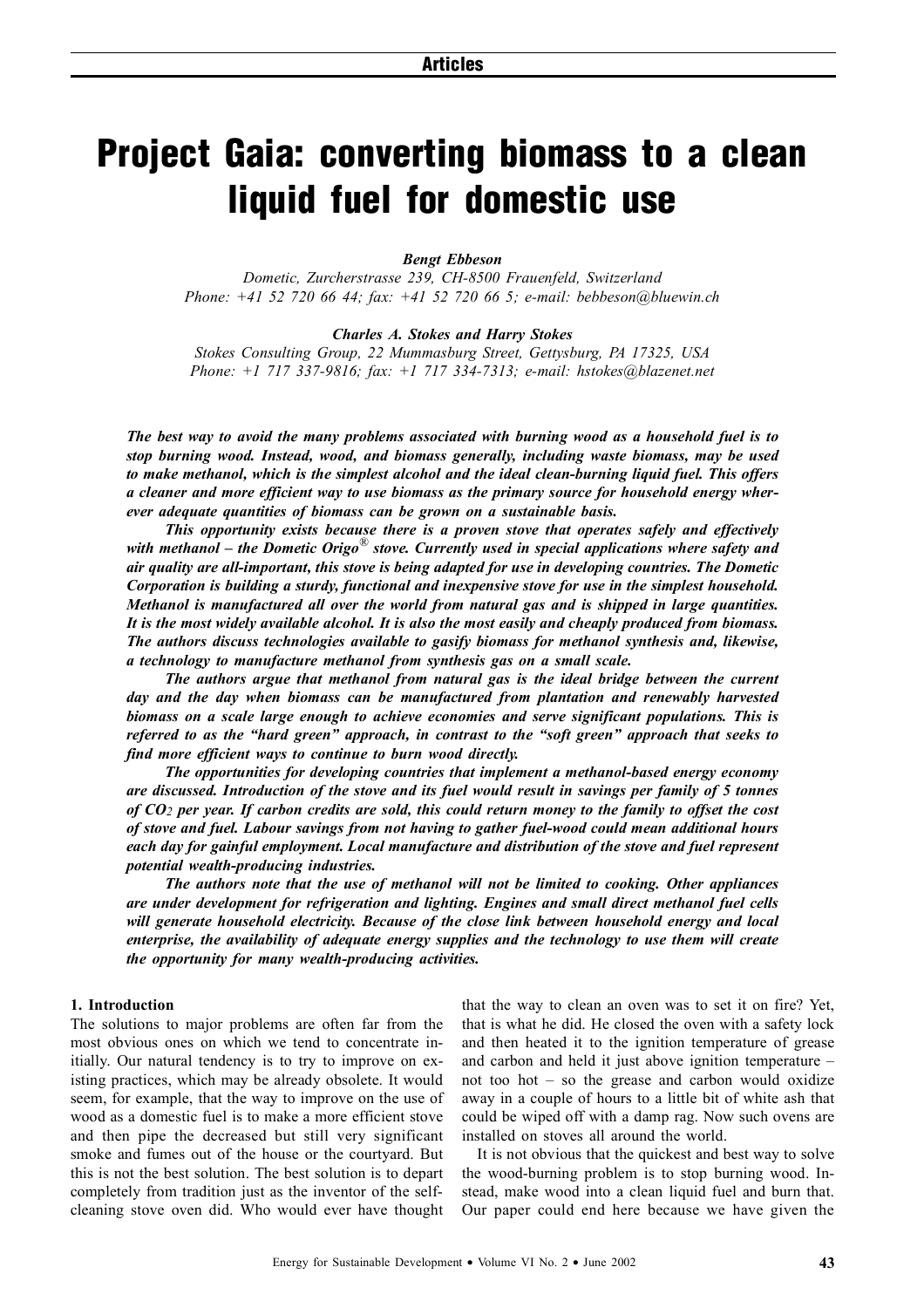

Figure 1. A one-burner Origo methanol stove



Figure 2. A two-burner Origo methanol stove

answer. However, the reader will want an explanation of not only how to accomplish this but also how to bridge the time gap between now and the day when we can actually make biomass into a clean liquid fuel for use in the home.

## **2. "Hard" and "soft" green approaches**

By way of background, let us look at some interesting history. Travelling in the British Isles, one is struck by the lack of forests in a once heavily forested country. Even Iceland, where there is scarcely a tree today, was once well forested. Where did the trees go? They went to heat homes, to cook with, and to make charcoal for the manufacture of iron, as well as to other manufacturing purposes. Had England not discovered coal and how to use it, the population of the entire UK today would perhaps be 5 or 10 million people subsisting on agriculture and cooking with biomass. Now in the British Isles there is a respectable degree of reforestation occurring in the Lake Country and other places. In quite a few developed countries, forest cover is increasing and has been increasing for years, as in the US for example. The reason is always the same: other fuels taken from below the ground have replaced wood.

Similarly, the answer to the use of biomass for domestic fuel is to stop using trees as fuel. Instead, substitute a clean fuel derived from a fossil source as the way to bridge the gap between now and the day when we can regrow our forests. This must be done on a very large scale. When we again have an adequate forest resource, we must learn to harvest and convert it efficiently, to make the same fuel we have used in the meantime. In this way, we will have bought the time needed to get away from using trees directly. This might be called the "hard  $green$ <sup>"[1]</sup> approach, as opposed to the "soft green" approach that merely advocates continuing to burn biomass, but a little bit more efficiently. It is the "hard green" approach that has allowed the developed countries to reclaim their forests. The managed forests that are being constantly regrown and harvested in countries with well-organized forestry programs rely on the extensive use of fossil fuels for their planting, maintenance and harvesting. However, the energy for conversion of trees into lumber and pulp is increasingly derived from the wastes from these processes. If we follow the hard green approach for domestic fuel, the fossil-derived "bridging" fuel we have chosen can eventually not only be made from the trees but also can be used as the fuel to operate the machinery used to thin, harvest, transport and chip the plantation trees. Thus, in the long run, we can finally get back to a "soft green" approach, i.e., all of the domestic fuel being derived from renewable biomass, which also uses the same fuel in its production. But we cannot get there rapidly. There must be a bridging fuel, derived from a suitable fossil resource. The fossil fuel is natural gas, and the bridging fuel is methanol from natural gas.

## **3. Methanol as a bridging fuel, and the Origo**® **stove**

Why is methanol the appropriate bridging fuel? The simple answer is that it is also the ultimate fuel for domestic use, a fuel that can be made from fossil fuels or from biomass, and a fuel that burns very cleanly. Its use will eliminate smoke and soot from wood, and reduce household  $CO<sub>2</sub>$  production by about 5/6 compared to using nonreplaced forests for fuel.

The use of methanol as a domestic fuel is not only possible but also desirable for at least three compelling reasons. First, methanol, the simplest alcohol and the one we know how to make most efficiently and economically, can readily be made from wood. Indeed, it entered commerce over 100 years ago from this source, albeit as a minor by-product of making chemicals and charcoal from wood, using a very non-selective and inefficient process. Today we can make methanol from any type of biomass far more cheaply and efficiently than we can make ethanol from corn. Second, methanol is absolutely incapable of forming soot when it burns because its one carbon atom is firmly anchored to one of the two oxygen atoms needed to burn it. Thank Mother Nature for this. Third, methanol is a splendid cooking fuel, and there has been in use for over a decade a very efficient stove in which to burn it. Designed for ethanol, this stove performs better with methanol. It is not pressurized; it is safe, controllable,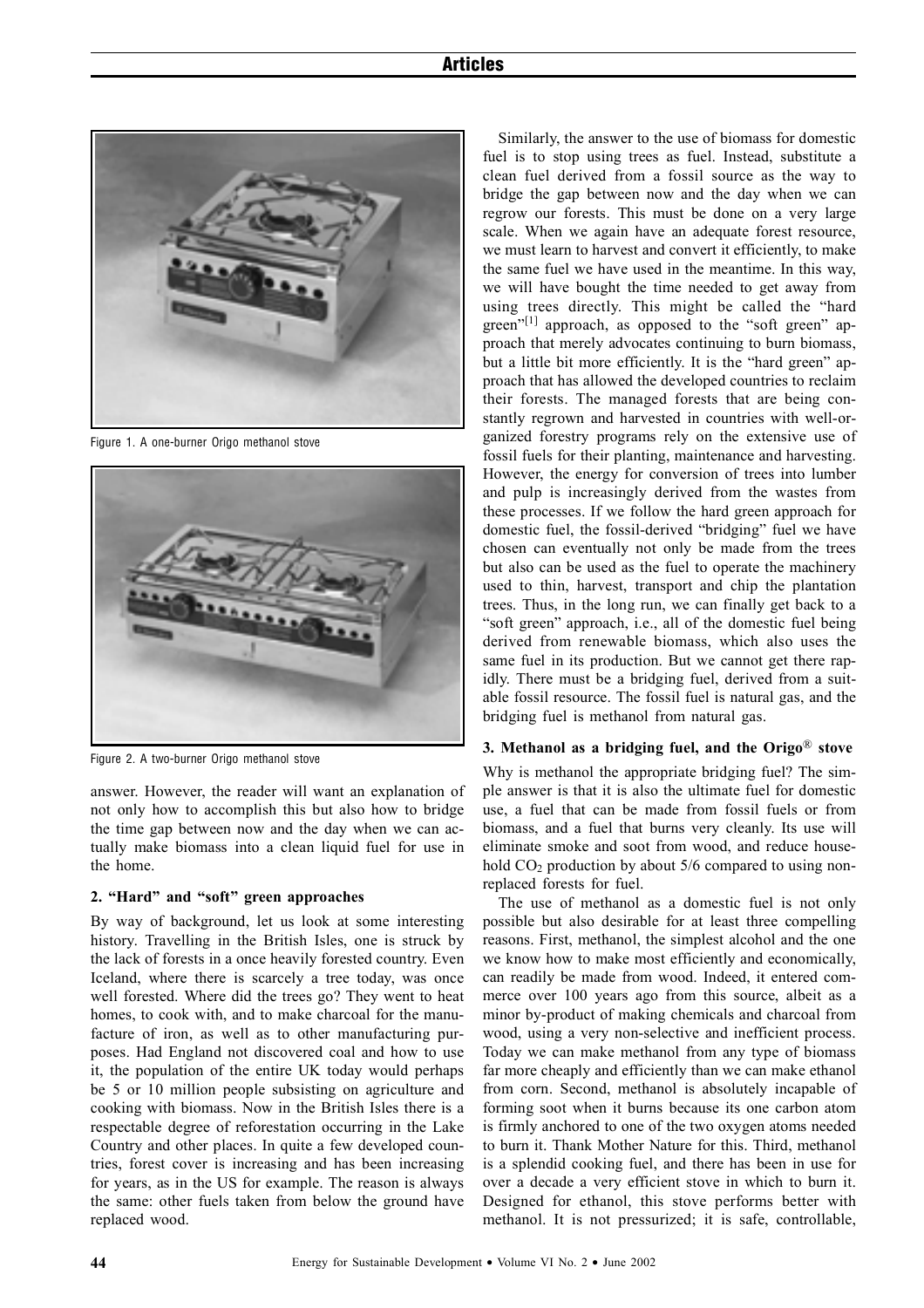convenient and, when produced and distributed on a large scale, it will be quite inexpensive. This stove, known as the Origo® stove, which was developed and is produced by the Dometic Corporation of Sweden, is pictured in Figures 1, 2, 3, 4 and 5. These pictures show the stove in its present one- and two-burner models, as well as in its form for low-cost mass production, and a model in use in a South African home. Also shown is its fuel canister. The fuel canister is packed with a highly porous refractory mass. The methanol is contained within this mass and cannot spill or run out except by the intended capillary action when the surface methanol is burned off.

Methanol, when very pure, has only a faint, pleasant odour. Its boiling-point is similar to that of the premium liquid hydrocarbon fuels widely used in boat and camp pressure stoves and lanterns. A methanol flame is easily extinguished by water because methanol is soluble in water in all proportions. Water tends to spread a hydrocarbon flame but in the case of methanol it cools and extinguishes the flame. Methanol is handled as a liquid in non-pressure containers just as for a century or more we have handled kerosene and the gasoline-range hydrocarbon stove and lantern fuels. Indeed, methanol, early in its existence, was often used in upscale restaurants to heat chafing dishes and warming tables in the dining-room amidst the guests. It burned cleanly without odours or smoke. It was easy to handle. Then came the invention of Sterno®, which was ethanol denatured by methanol and gelled by an aluminum compound so it was, in effect, a solid fuel. This made it even more convenient for waiters and safer for the guests. Sterno stoves have become a stand-by stove for households all over the world as well as a boon to campers and picnickers. The fuel and stoves are still available. The can of gelled fuel is not refillable. The fuel is used up and the can is thrown away.

The invention of the Origo stove, by one of the authors of this paper, went several steps farther. The inventor put the fuel in a reusable canister containing a permanent, porous, refractory mass that absorbs and holds the liquid methanol so well that it will not spill out of the canister, even when it is inverted. In essence, the Origo stove provides for storing the fuel as though it were solidified, but in a manner that permits convenient fuel replenishment. This novel, patented method makes for a degree of safety and convenience not hitherto seen in a liquid fuel stove, and does so without sacrifice of efficiency or heating rate. The inventor then designed a safe, all-stainless-steel stove body to contain the canister, and a burner extremely effective in primary and secondary air mixing. Methanol performs best of any alcohol in this burner because of its higher volatility and better inherent burning characteristics. As the burner heats, the methanol evaporates from the fuel canister into the burner. This causes the burner to perform like a gas burner, even though the methanol is not under pressure. The burner is fitted with a regulator that controls the surface area from which the methanol is being volatilized. This allows the burner to be regulated like that of a gas stove. The burner must be extinguished before the stove body can be opened to refill



Figure 3. Fuel canister used in the Origo stove



Figure 4. Origo stove with large pot, in South African home. The stove is being redesigned to be larger, sturdier, and more stable, able to handle large pots.



Figure 5. Low-cost Origo stove for developing countries

the fuel canister(s), a valuable safety feature. An electric element was placed in some stove models for dual use and other models were designed with an oven. The inventor has now redesigned the stove for mass production at relatively low cost.

Now we have the stove, but what about the fuel? The answer is that methanol is made all over the world from natural gas and in a few places from coal, oil, or from miscellaneous wastes, including municipal wastes. But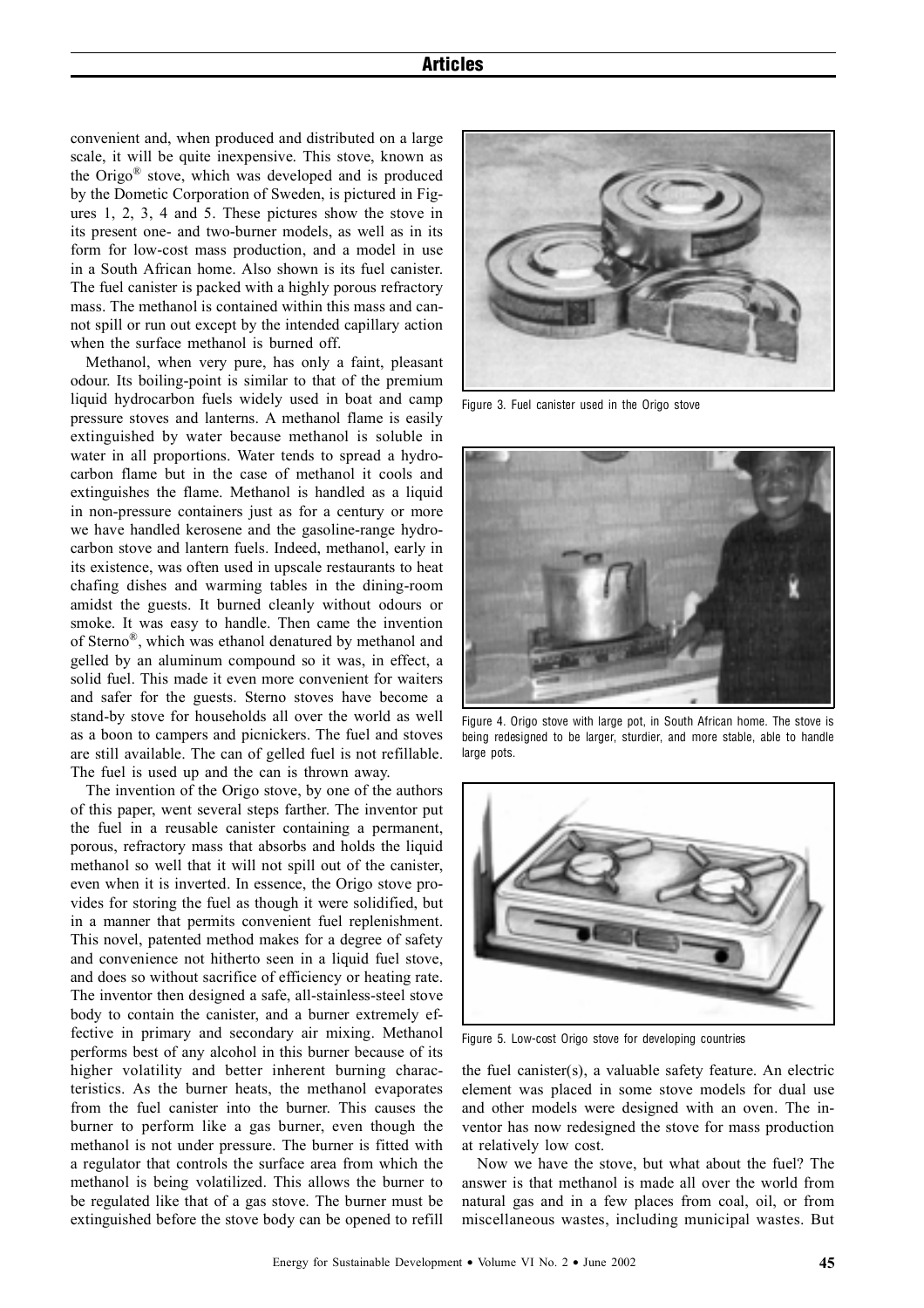

Figure 6. How methanol reaches the market today

today virtually all of it is made from natural gas. It can readily be made from biogas and there are several projects that propose to do this in the US from biogas recovered at landfills. Methanol is recovered as a by-product from a coal-to-synthetic-fuel plant in South Africa. It is also made directly from coal in South Africa. Similarly, it is made from coal in the US today. It can be made from any carbonaceous material: wood, bagasse, grasses, agricultural waste, lignite, semi-bituminous coal, bituminous coal or anthracite. Heavy petroleum residues can be used, including the very heavy bitumens from Venezuela and Canada, to name only two sources of this very plentiful material. Several plants have been built to make methanol from heavy oils of this general character.

For at least the next 50 years, however, we have plenty of low-cost natural gas, already discovered, to make the methanol we will need for the many fuel uses to which it will be put, including cooking. There is enough flared gas in a country such as Nigeria to supply every family in West Africa with methanol for cooking fuel. All over the world, methanol is produced from natural gas and transported to the market at very low transportation cost, as depicted in Figure 6. This is of course the same transportation system used with petroleum and its products. Considering the efficiencies obtained in its use, methanol can be delivered on average at a cost comparable to or cheaper than purchased wood, kerosene or propane when all are priced on a free-market basis. If the household gathers its 5-10 kg of wood for daily cooking, it will use 2 to 6 hours of labour. Even at a labour value of only 25 US¢/hour, about one hour's labour will buy the daily methanol needed. The other 1 to 5 hours can then be sold into the marketplace for agriculture or manufacturing, if such opportunities are available.

## **4. The methanol economy**

Methanol is traded worldwide as a commodity like fuels refined from petroleum. As with any commodity, its price can vary with supply and demand. On average, its real price has been declining for the 75 years since it entered the market as a synthetic product. As the market expands,

ever larger plants, already engineered, using well-proven components, will be built, lowering costs. Already it is transported in ships as large as the largest tanker used to transport gasoline. Its price delivered to seaports all over the world will average about US\$  $130 \pm 30$  per tonne (t) with rare excursions above \$ 160/t but with an increasing tendency to sell at a lower average price, perhaps as low as \$ 110 to \$ 120/t. With crude oil at \$ 30 (per barrel, or 0.147 t), a price reached in 2000 for a number of months, gasoline sells ex-refinery for as high as \$ 367/t, which is comparable on a heating value basis to methanol at \$ 190/t. With crude oil at \$ 22 to \$ 28, the now widely expected future range, or an average of \$ 25, the methanol equivalent would be \$ 160/t. These figures are given to put the cost of methanol in perspective. The consumer cost, as with gasoline, will be higher due to delivery to local distributors and their mark-up. When methanol is eventually made locally, these distribution costs will be much lower and all costs will become wealth created in the local economy, the result we all desire to accomplish eventually.

If one looks at the  $CO<sub>2</sub>$  effect of burning non-replaced wood compared to life-cycle emissions for methanol, one finds that  $CO<sub>2</sub>$  emissions from methanol are about onesixth as much as from burning wood. The reduction or elimination of other greenhouse gases by burning methanol in place of wood is equally, if not more, dramatic. A wood-burning stove produces, in addition to carbon dioxide, methane, carbon, carbon monoxide, polyaromatic hydrocarbons and nitrous oxide. A methanol stove produces carbon dioxide and water vapor. The beneficial effect of reducing the production of greenhouse gases is obvious.

What will it take to get started using methanol to replace fuel-wood? In any given market area, the use of a new stove and a new fuel will need to be encouraged with a demonstration or pilot program of perhaps up to 1,000 stoves placed in households in selected communities to allow people to become familiar with them. This phase will have to be subsidized at a cost on the order of tens of thousands to several hundred thousands of dollars, depending on how large the program is, for a year-long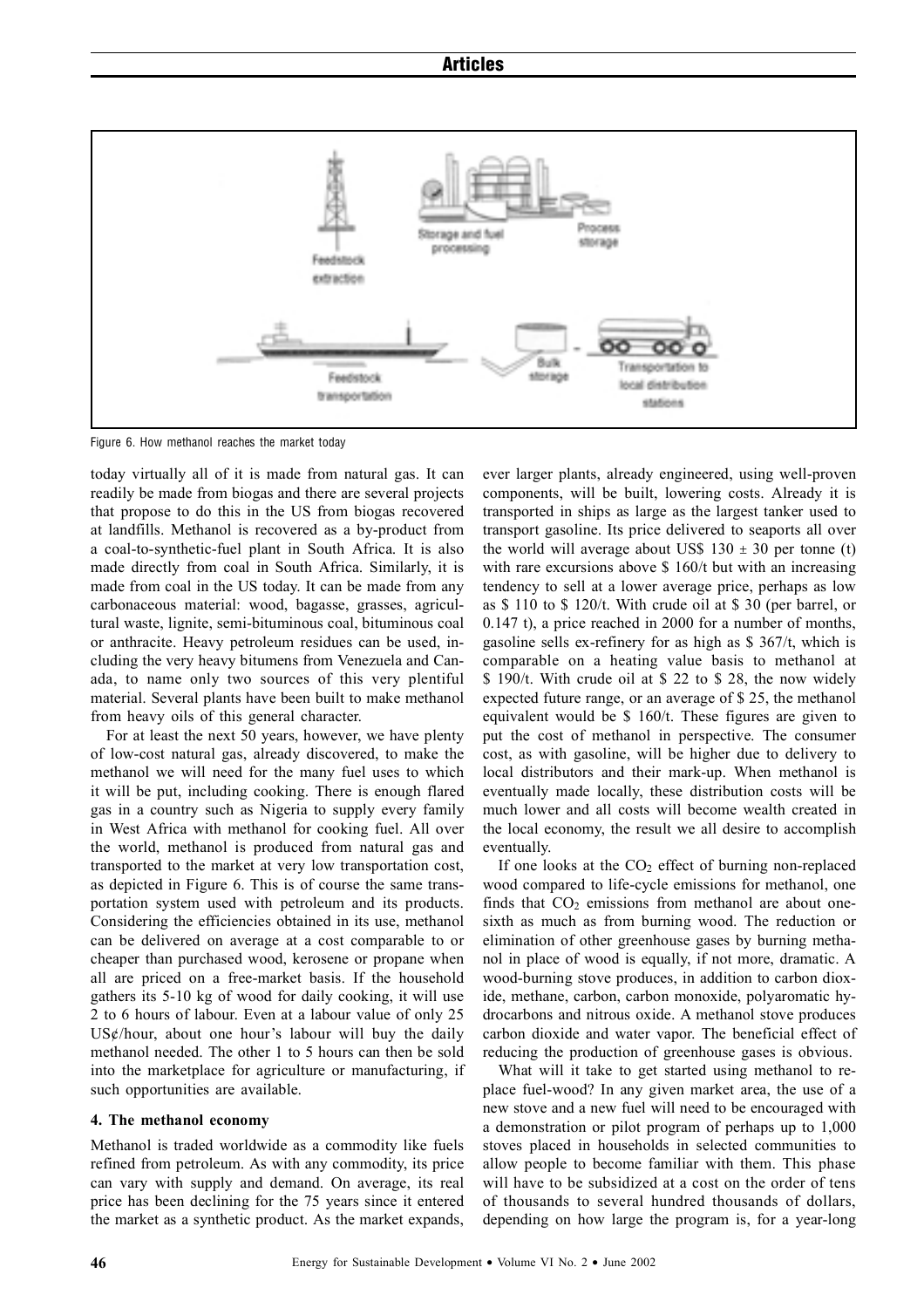pilot program. Credits for the sale of stoves and fuel at subsidized prices (representative of commercial prices after scale-up, when full economies of scale can be achieved) would offset or reduce these costs. The next step would be to assist local entrepreneurs to collaborate with the stove manufacturer and fuel importer to distribute both stove and fuel. The distribution of fuel can and should be in local hands. Fuel distributors could be community cooperatives.

Because methanol is toxic and must not be ingested, the methanol fuel must be clearly marked on its container as toxic and should be coloured with a dye to promote easy identification. A standardized colour should be selected for this purpose. Highly effective dyes exist that will colour methanol at a thousandth of a percent by volume. The methanol should also be denatured, preferably with both a smelling and a tasting agent, to render it unpalatable. A standard tasting agent in wide use for just this purpose is Bitrex<sup>TM</sup> (Denatonium Benzoate NF). This tasting agent is extremely bitter and is very effective in parts per million. Not only will it render a liquid bad tasting, but also it will make it physically intolerable to hold in the mouth. It is in wide use in household products, such as cleaning fluids. A feasible smelling agent is methylamine, which will give an unpleasant smell to the liquid methanol, but when the methanol burns, the methylamine will burn cleanly without smell. It also has the added advantage of adding some orange colour to methanol's blue flame.

Methanol will come by ship to ocean-side terminals. Railroad tank cars or tank trucks will take it inland, depending upon distance and the availability of railroads and roads relative to the market. Local dealers will receive the methanol, denature it, and sell it to their clients who will transport it themselves from dealer to home in easily carried 5-litre plastic containers weighing, full, about 4 kg. This is, of course, similar to the way in which kerosene is distributed. Historically, a great benefit of kerosene has always been that it can be transported by donkey, by ox-cart or in the same fashion that fuel-wood is transported. This is not so with LPG or any pressurized or gaseous fuel. In time, 100- to 200-litre methanol tanks could be placed in homes or villages. These tanks would be supplied by a local tank truck service. As methanol supplants the use of kerosene in a given area, it would simply take over the kerosene distribution infrastructure or recreate it.

Kerosene was produced initially in central refineries rather than delivered to terminals. Crude oil was delivered to the refinery and refined into kerosene, LPG and other products within tank car- or tank truck-range of the market. In the case of methanol, the plants to make the fuel will be at the gas source. In countries with an oil or gas resource, such as Bangladesh or Nigeria, small package methanol plants using cheap natural gas can be installed as soon as the stove fuel market develops. Consequently, the whole fuel system from oil- or gas-well to user will produce wealth within the country, associated gas can be "monetized", and gas-flaring could be avoided. The need for hard currency to buy imports would be reduced or eliminated.

In other countries, without fossil fuel resources but with ample biomass, including plantation biomass or biomass grown "on purpose", local biomass-to-methanol plants could be built soon. Critical to building such plants is the development of an adequately-sized methanol stove fuel market that can produce revenues sufficient to justify the financing of such plants. The component parts of a biomass-to-methanol plant already exist and are produced in modular, highly transportable form. Therefore, these plants could be placed far inland or wherever local biomass resources sufficient in size and reliable in their yield exist. A concentration of biomass waste (such as piles of sawdust and lumber-mill tailings) can supplement the plantation biomass. It is important to stress that such plants will not be built on a purely speculative market. Therefore, the market must be developed first using methanol brought in from natural gas sources outside of the country, when those resources do not exist in country.

#### **5. Developing the methanol industry**

We are not dealing with unproven technologies. Use of the Origo stove and alcohol fuels is well known. Smallscale methanol plants have been built and are offered commercially today with guarantees by HydroChem Linde AG, which is part of a world-class integrated chemical and industrial gas company. In the US there is a proven Department of Energy (DOE)-sponsored technology operating to make raw synthesis gas from wood with the gas being burned for power production. This is the Battelle dual fluid bed pyrolyser-reformer. The technology is now owned and offered by FERCO, of Atlanta, Georgia. The supplier of the small methanol plant, HydroChem, can readily adapt its plant to this gas, which is already partially reformed to synthesis gas.

The cost of methanol from biomass is, however, another matter. It is a capital-intensive process and conditions have to be just right to justify a plant. These conditions are, first, a local supply of waste biomass at very low cost, and, second, a proven, freight-sheltered (protected from tariffs, etc.) domestic fuel market for the methanol. In time, niche projects will be found and built, but only if the market is first proven using methanol from existing sources.

If there were a local market for methanol and local biomass available at low cost, engineering contractors and entrepreneurs could be found to build commercial plants right now. If the plant needs to be a large one, for example 1000 t/day or larger, the commercial technologies of Winkler (Krupp Uhde) and Kellogg are available to gasify wood or other biomass.

In the longer range, 20 to 30 years or so from now, when the growing and harvesting of biomass for energy is better known and cheaper relative to the then cost of fossil fuels, production of methanol from biomass can be undertaken on a larger scale without niche economic conditions or subsidies.

An important point to note about the high-temperature